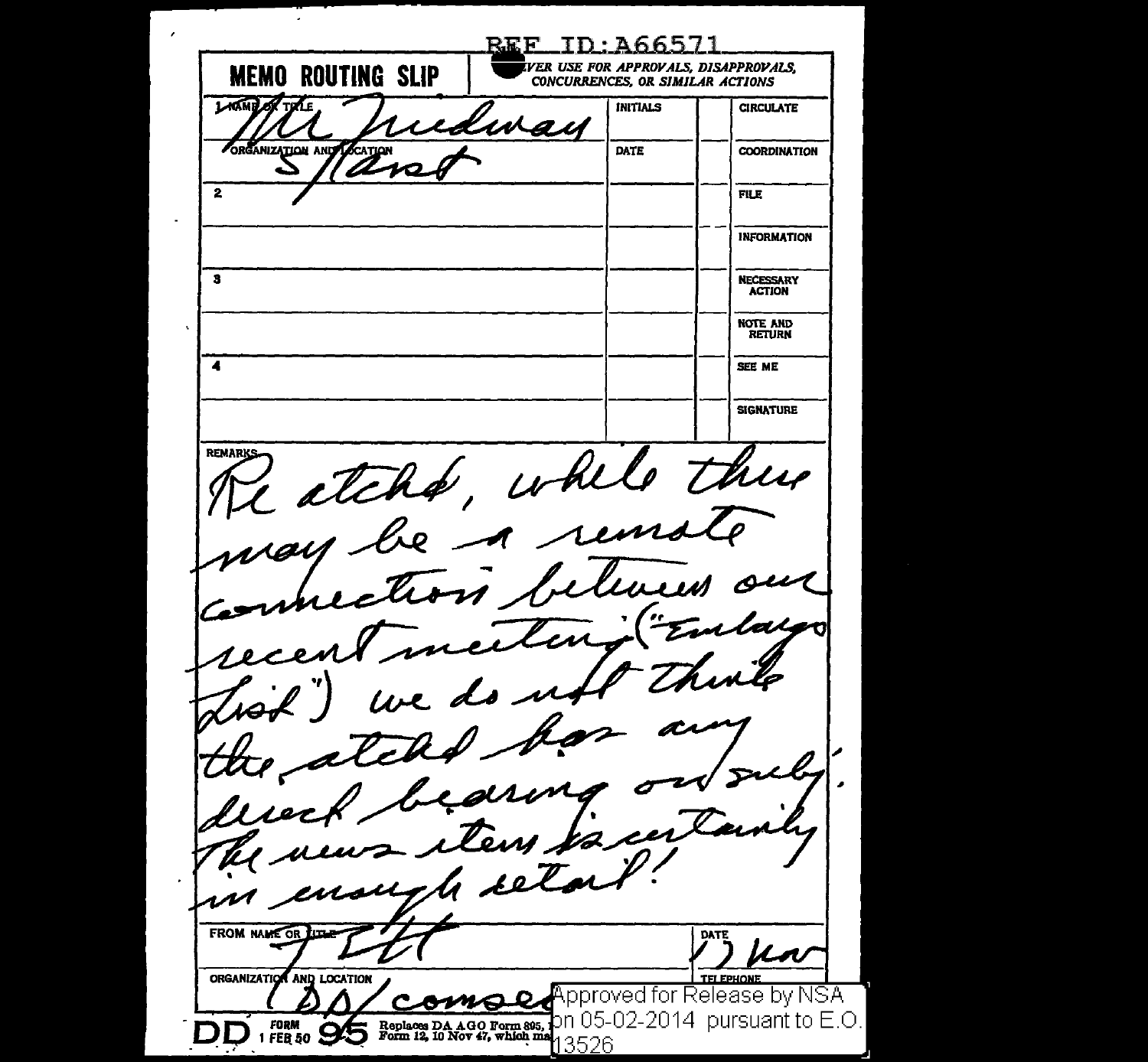VER USE FOR APPROVALS. DISAPPROVALS, · MEMO ROUTING SLIP CONCURRENCES, OR SIMILAR ACTIONS **1 NAME OR TITLE** INITIAL **CIRCULATE** ITEXXE Kο DΓ ORGANIZATION AND LOCATION *ó*ate COORDINATION E 2 **FILE**  $\bullet$ **INFORMATION** ۰Ś NECESSARY  $\overline{\mathbf{3}}$ NOTE AND SEE ME **SIGNATURE REMARKS**  $\boldsymbol{\varphi}$ ο  $\mathbf{r}$  $\mathscr{C}$  $\mathscr{A}$  $\boldsymbol{\eta}$  $4e$ g. D QQG Ø x dmir lli FROM NAME OR TITLE **DATE** J 0  $\circ$ **NW** ORGANIZATION AND LOCATION **TELEPHONE** FORM **OD** Replaces DA AGO Form 895, 1 Apr 48, and AFHQ<br>IFEB 50 **OD** Form 12, 10 Nov 47, which may be used. 16-48487-4 GPO D  $\frac{1}{2}$  . The state  $\frac{1}{2}$ - 4 ÷.